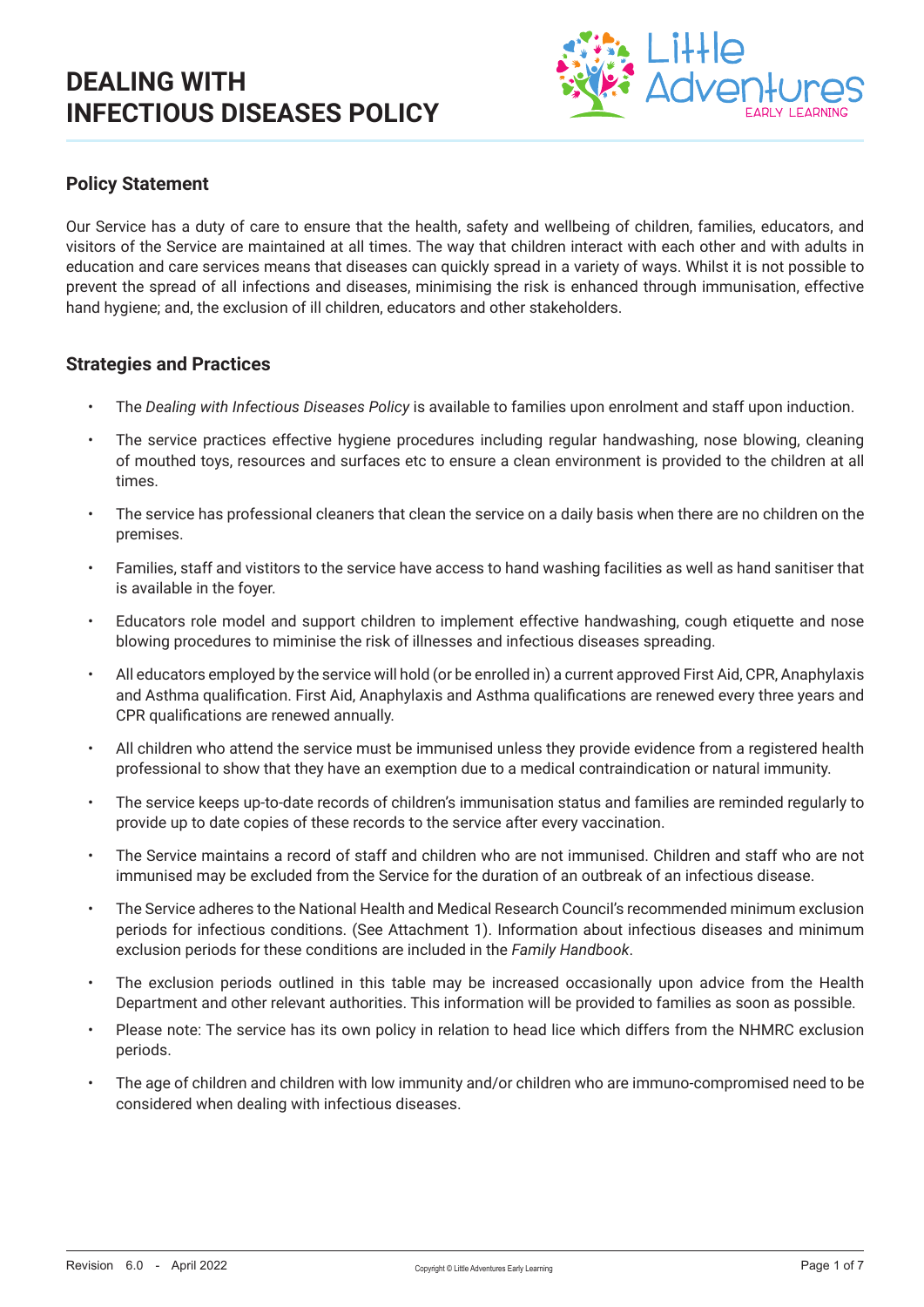

- When a child presents with symptoms of an infectious disease/illness whilst at the service, educators will:
	- Inform the Nominated Supervisor/Responsible Person present of their concerns.
	- Isolate the child in the office or available room, contact family to collect child and remain with the child until they are collected. This will support the containment of the disease.
	- Thoroughly clean resources and area where ill child was with hot soapy water.
	- Remind family of exclusion periods.
	- The parent/authorised nominee will be asked to sign the Incident, Injury, Trauma and Illness Record.
- After a child or staff member has been diagnosed with an infectious disease, they may be asked to provide a medical certificate verifying that they are sufficiently recovered to return to the Service. This will be at the discretion of the Nominated Supervisor/Responsible Person.
- To ensure the safety of other children, staff and visitors, parents are asked to inform the Service if their child has been exposed to any infectious disease. If an outbreak of an infectious disease occurs in the Service, parents and staff will be notified by a sign displayed in the foyer of the service and/or via email.
- This sign and/or email will include:
	- the name of the Infectious Disease
	- the number of cases
	- the room/s of the child/ren
	- a fact sheet regarding the infectious disease from Staying Healthy in Childcare 5th edition
	- last days of attendance and
	- Spread of Infection Information Sheet from Staving Healthy in Childcare 5th edition
- All instances of educator and child illnesses and infectious diseases are recorded on the Illness and Infectious Disease Register by the Nominated Supervisor or Responsible Person so that they may be tracked and any spread minimised. This register is located in the office.
- If an infectious disease is listed as a notifiable disease (See attachment 2), the Nominated Supervisor or Responsible Person will contact the Local Public Health Unit immediately. The service will also notify the Regulatory Authority. The Details of the Local Publich Health Unit are listed in Attachment 3. If the disease is vaccine preventable, then the Nominated Supervisor or Responsible Person will complete the 'Vaccine Preventable Disease Notification Form' (See Attachment 4).
- If further cases of the infectious disease present after the initial notification has occurred then the Nominated Supervisor or responsible person will update the Infectious Diseases Register, update the NQAITS, update parents and staff via signage in the foyer and another email.
- In the event of an infectious disease pandemic being declared by recognised authorities, Little Adventures Early Learning will follow the *Emergency Evacuation and Lockdown Procedure* as well as implement all other measures recommended by authorities.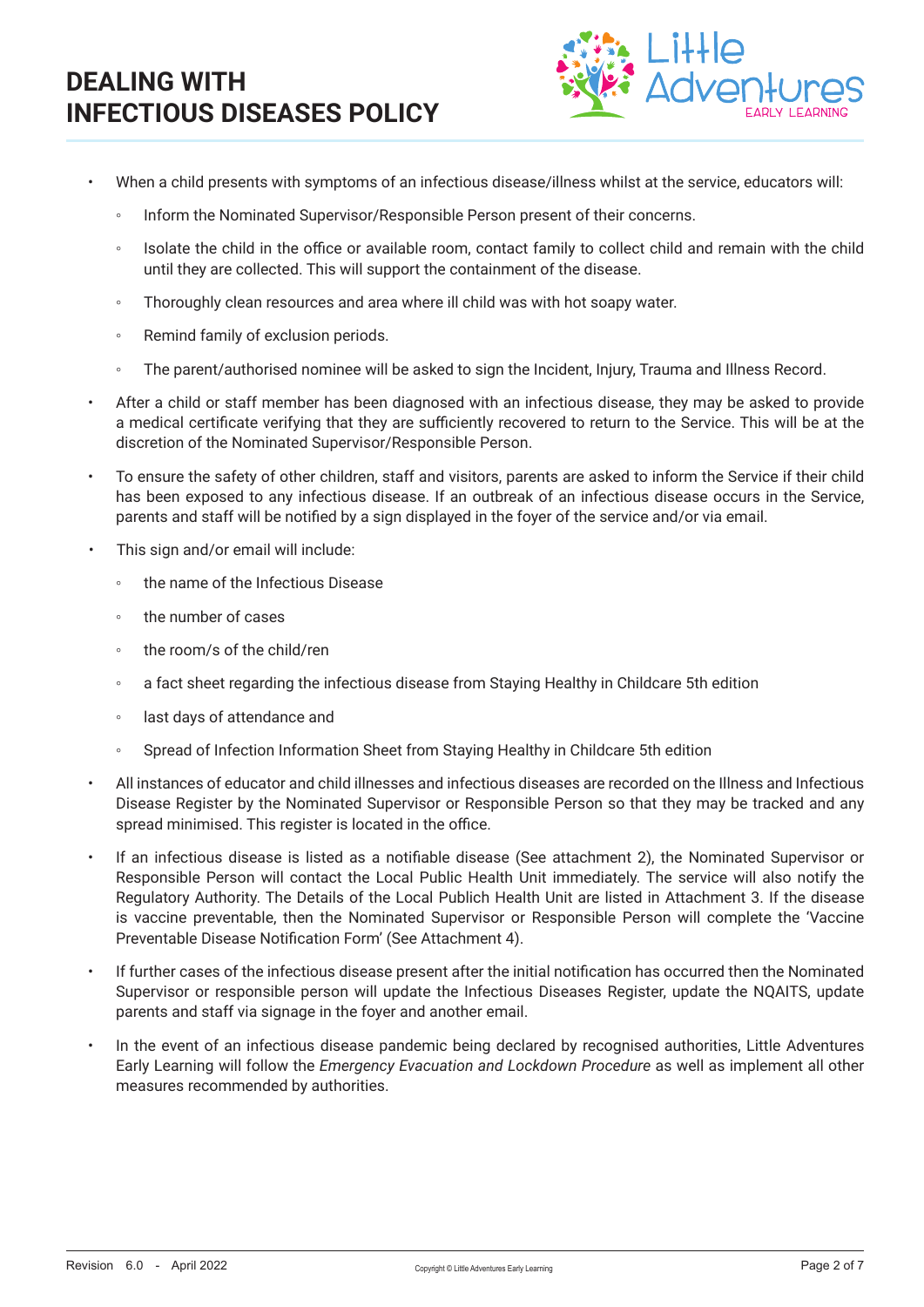

### **References**

- *• Education and Care Services National Law*
- *• Education and Care Services National Regulations*
- *• Guide to the National Quality Framework*
- National Health and Medical Research Council. (2012). *Staying Healthy: Preventing infectious diseases in early childhood education and care services.* 5th edition.
- *• Public Health Act 2010*
- Dr Brenda Abbey (*Childcare by Design*)

#### **Policy Review**

The Service encourages staff and parents to be actively involved in the review of each of its policies and procedures. In addition, the Service will accommodate any new legislative changes as they occur and, any issues identified as part the Service's commitment to quality improvement. The Service consults with relevant recognised authorities as part of the review to ensure the policy contents are consistent with current research and contemporary views on best practice.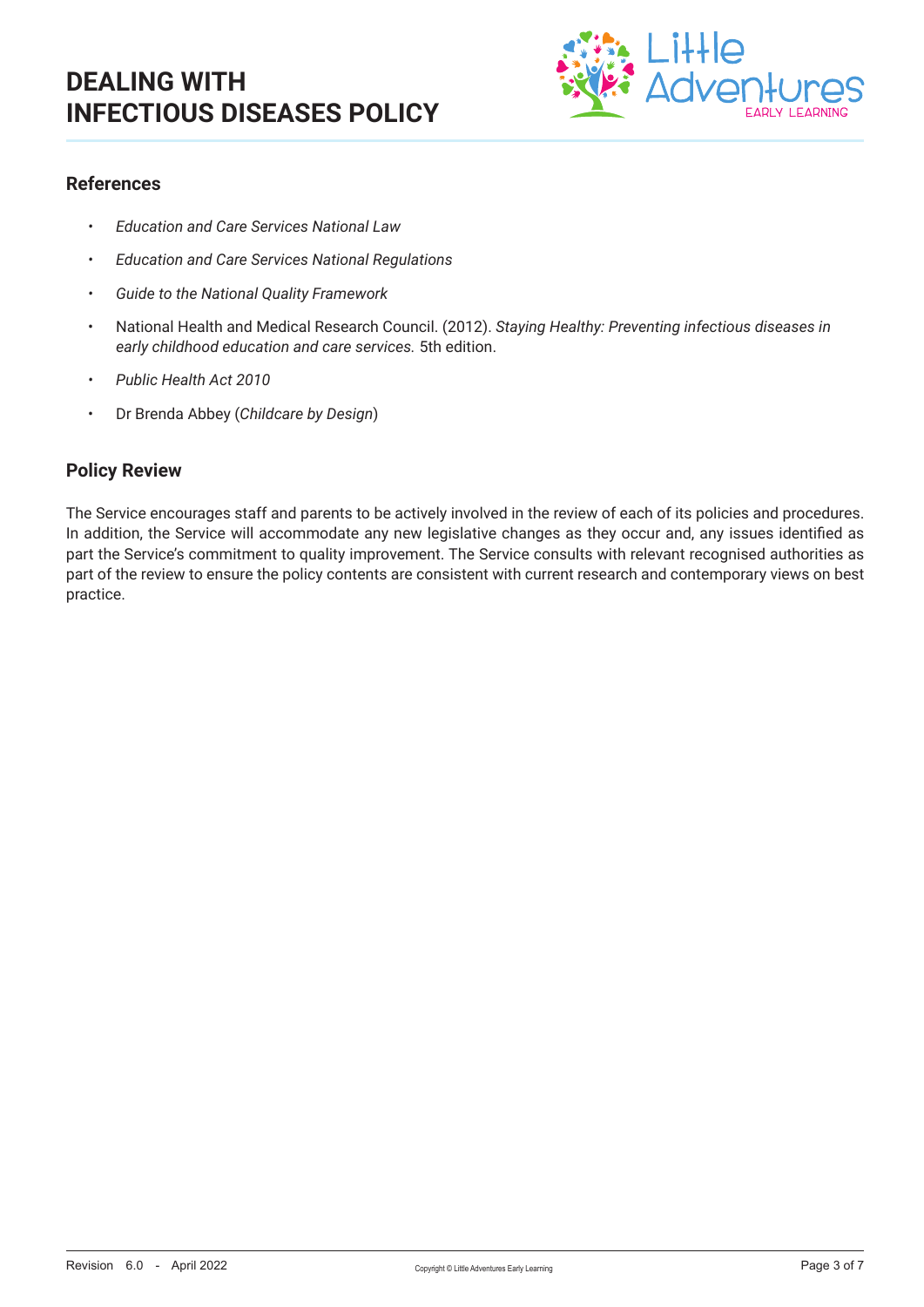

### **Attachment 1**

**Staying Healthy in Child Care 5th Edition - Recommended minimum exclusion periods**

# **Recommended minimum exclusion periods**

ADAPTED FROM sTAying hEAlThy | 5Th EDiTiOn | 2013

| Condition                                                                             | <b>Exclusion of case</b>                                                                                                                                                                                                                                                                              | Exclusion of contacts <sup>a</sup>                                                                                                                                                                                                                        |
|---------------------------------------------------------------------------------------|-------------------------------------------------------------------------------------------------------------------------------------------------------------------------------------------------------------------------------------------------------------------------------------------------------|-----------------------------------------------------------------------------------------------------------------------------------------------------------------------------------------------------------------------------------------------------------|
| Campylobacter infection                                                               | Exclude until there has not been a loose bowel motion for 24 hours <sup>t</sup>                                                                                                                                                                                                                       | Not excluded                                                                                                                                                                                                                                              |
| Candidiasis (thrush)                                                                  | Not excluded                                                                                                                                                                                                                                                                                          | Not excluded                                                                                                                                                                                                                                              |
| Cytomegalovirus (CMV) infection                                                       | Not excluded                                                                                                                                                                                                                                                                                          | Not excluded                                                                                                                                                                                                                                              |
| Conjunctivitis                                                                        | Exclude until discharge from the eyes has stopped, unless a doctor has diagnosed non-<br>infectious conjunctivitis                                                                                                                                                                                    | Not excluded                                                                                                                                                                                                                                              |
| Cryptosporidium                                                                       | Exclude until there has not been a loose bowel motion for 24 hours <sup>b</sup>                                                                                                                                                                                                                       | Not excluded                                                                                                                                                                                                                                              |
| Diarrhoea<br>(No organism identified)                                                 | Exclude until there has not been a loose bowel motion for 24 hours <sup>b</sup>                                                                                                                                                                                                                       | Not excluded                                                                                                                                                                                                                                              |
| Fungal infections of the skin or nails<br>(e.g. ringworm, tinea)                      | Exclude until the day after starting appropriate antifungal treatment                                                                                                                                                                                                                                 | Not excluded                                                                                                                                                                                                                                              |
| Giardiasis                                                                            | Exclude until there has not been a loose bowel motion for 24 hours <sup>b</sup>                                                                                                                                                                                                                       | Not excluded                                                                                                                                                                                                                                              |
| Glandular fever (mononucleosis,<br>Epstein Barr virus IEBVI infection)                | Not excluded                                                                                                                                                                                                                                                                                          | Not excluded                                                                                                                                                                                                                                              |
| Hand, foot and mouth disease                                                          | Exclude until all blisters have dried                                                                                                                                                                                                                                                                 | Not excluded                                                                                                                                                                                                                                              |
| Haemophilus influenzae type b (Hib)                                                   | Exclude until the person has received appropriate antibiotic treatment for at least 4 days                                                                                                                                                                                                            | Not excluded. Contact a public health unit for specialist advice                                                                                                                                                                                          |
| Head lice (pediculosis)                                                               | Not excluded if effective treatment begins before the next day at the education and care<br>service. The child does not need to be sent home immediately if head lice are detected                                                                                                                    | Not excluded                                                                                                                                                                                                                                              |
| <b>Hepatitis A</b>                                                                    | Exclude until a medical certificate of recovery is received and until at least 7 days after<br>the onset of jaundice                                                                                                                                                                                  | Not excluded. Contact a public health unit for specialist advice about<br>vaccinating or treating children in the same room or group                                                                                                                      |
| Hepatitis B                                                                           | Not excluded                                                                                                                                                                                                                                                                                          | Not excluded                                                                                                                                                                                                                                              |
| Hepatitis C                                                                           | Not excluded                                                                                                                                                                                                                                                                                          | Not excluded                                                                                                                                                                                                                                              |
| Herpes simplex (cold sores, fever blisters)                                           | Not excluded if the person can maintain hygiene practices to minimise the risk of<br>transmission. If the person cannot comply with these practices (e.g. because they are<br>too young), they should be excluded until the sores are dry. Sores should be covered<br>with a dressing, where possible | Not excluded                                                                                                                                                                                                                                              |
| Human immunodeficiency virus (HIV)                                                    | Not excluded. If the person is severely immune compromised, they will be vulnerable to<br>other people's illnesses                                                                                                                                                                                    | Not excluded                                                                                                                                                                                                                                              |
| Human parvovirus B19 (fifth disease, erythema<br>infectiosum, slapped cheek syndrome) | Not excluded                                                                                                                                                                                                                                                                                          | Not excluded                                                                                                                                                                                                                                              |
| Hydatid disease                                                                       | Not excluded                                                                                                                                                                                                                                                                                          | Not excluded                                                                                                                                                                                                                                              |
| Impetigo                                                                              | Exclude until appropriate antibiotic treatment has started. Any sores on exposed skin<br>should be covered with a watertight dressing                                                                                                                                                                 | Not excluded                                                                                                                                                                                                                                              |
| Influenza and influenza-like illnesses                                                | Exclude until person is well                                                                                                                                                                                                                                                                          | Not excluded                                                                                                                                                                                                                                              |
| Listeriosis                                                                           | Not excluded                                                                                                                                                                                                                                                                                          | Not excluded                                                                                                                                                                                                                                              |
| Measles                                                                               | Exclude for 4 days after the onset of the rash                                                                                                                                                                                                                                                        | Immunised and immune contacts are not excluded<br>For non-immunised contacts, contact a public health unit for specialist advice.<br>All immunocompromised children should be excluded until 14 days after the<br>appearance of the rash in the last case |
| Meningitis (viral)                                                                    | Exclude until person is well                                                                                                                                                                                                                                                                          | Not excluded                                                                                                                                                                                                                                              |
| Meningococcal infection                                                               | Exclude until appropriate antibiotic treatment has been completed                                                                                                                                                                                                                                     | Not excluded. Contact a public health unit for specialist advice about antibiotics<br>and/or vaccination for people who were in the same room as the case                                                                                                 |
| Molluscum contagiosum                                                                 | Not excluded                                                                                                                                                                                                                                                                                          | Not excluded                                                                                                                                                                                                                                              |
| Mumps                                                                                 | Exclude for 9 days or until swelling goes down (whichever is sooner)                                                                                                                                                                                                                                  | Not excluded                                                                                                                                                                                                                                              |
| Norovirus                                                                             | Exclude until there has not been a loose bowel motion or vomiting for 48 hours                                                                                                                                                                                                                        | Not excluded                                                                                                                                                                                                                                              |
| Pertussis (whooping cough)                                                            | Exclude until 5 days after starting appropriate antibiotic treatment, or for 21 days from<br>the onset of coughing                                                                                                                                                                                    | Contact a public health unit for specialist advice about excluding non-vaccinated<br>and incompletely vaccinated contacts, or antibiotics                                                                                                                 |
| Pneumococcal disease                                                                  | Exclude until person is well                                                                                                                                                                                                                                                                          | Not excluded                                                                                                                                                                                                                                              |
| Roseola                                                                               | Not excluded                                                                                                                                                                                                                                                                                          | Not excluded                                                                                                                                                                                                                                              |
| Ross River virus                                                                      | Not excluded                                                                                                                                                                                                                                                                                          | Not excluded                                                                                                                                                                                                                                              |
| Rotavirus infection                                                                   | Exclude until there has not been a loose bowel motion or vomiting for 24 hours <sup>b</sup>                                                                                                                                                                                                           | Not excluded                                                                                                                                                                                                                                              |
| Rubella (German measles)                                                              | Exclude until fully recovered or for at least 4 days after the onset of the rash                                                                                                                                                                                                                      | Not excluded                                                                                                                                                                                                                                              |
| Salmonellosis                                                                         | Exclude until there has not been a loose bowel motion for 24 hours <sup>t</sup>                                                                                                                                                                                                                       | Not excluded                                                                                                                                                                                                                                              |
| Scabies                                                                               | Exclude until the day after starting appropriate treatment                                                                                                                                                                                                                                            | Not excluded                                                                                                                                                                                                                                              |
| Shigellosis                                                                           | Exclude until there has not been a loose bowel motion for 24 hours <sup>t</sup>                                                                                                                                                                                                                       | Not excluded                                                                                                                                                                                                                                              |
| Streptococcal sore throat (including scarlet fever)                                   | Exclude until the person has received antibiotic treatment for at least 24 hours and feels well                                                                                                                                                                                                       | Not excluded                                                                                                                                                                                                                                              |
| Toxoplasmosis                                                                         | Not excluded                                                                                                                                                                                                                                                                                          | Not excluded                                                                                                                                                                                                                                              |
| Tuberculosis (TB)                                                                     | Exclude until medical certificate is produced from the appropriate health authority                                                                                                                                                                                                                   | Not excluded. Contact a public health unit for specialist advice about<br>screening, antibiotics or specialist TB clinics                                                                                                                                 |
| Varicella (chickenpox)                                                                | Exclude until all blisters have dried-this is usually at least 5 days after the rash first<br>appeared in non-immunised children, and less in immunised children                                                                                                                                      | Any child with an immune deficiency (for example, leukaemia) or receiving<br>chemotherapy should be excluded for their own protection. Otherwise, not<br>excluded                                                                                         |
| Viral gastroenteritis (viral diarrhoea)                                               | Exclude until there has not been a loose bowel motion for 24 hours <sup>b</sup>                                                                                                                                                                                                                       | Not excluded                                                                                                                                                                                                                                              |
| Worms                                                                                 | Exclude if loose bowel motions are occurring. Exclusion is not necessary if treatment<br>has occurred                                                                                                                                                                                                 | Not excluded                                                                                                                                                                                                                                              |

a The definition of 'contacts' will vary according to the disease—refer to the specific fact sheet for more information. b If the cause is unknown, possible exclusion for 48hours until cause is identified. However, educators and other staff who have a food handling role should always be excluded until there has not been a loose bowel motion for 48 hours.



Staying Healthy. Preventing infectious diseases in early childhood education and care services | 5th Edition | Printed June 2013 NHMRC Ref. CH55e Adapted from SA Health Communicable Disease Control Branch: http://www.dh.sa.gov.au/pehs/branches/branch-communicable.htm. Note that exclusion advice is consistent with Series of National Guidelines (SoNGs) where available.



istralian Gover **National Health and Medical Research Council** 

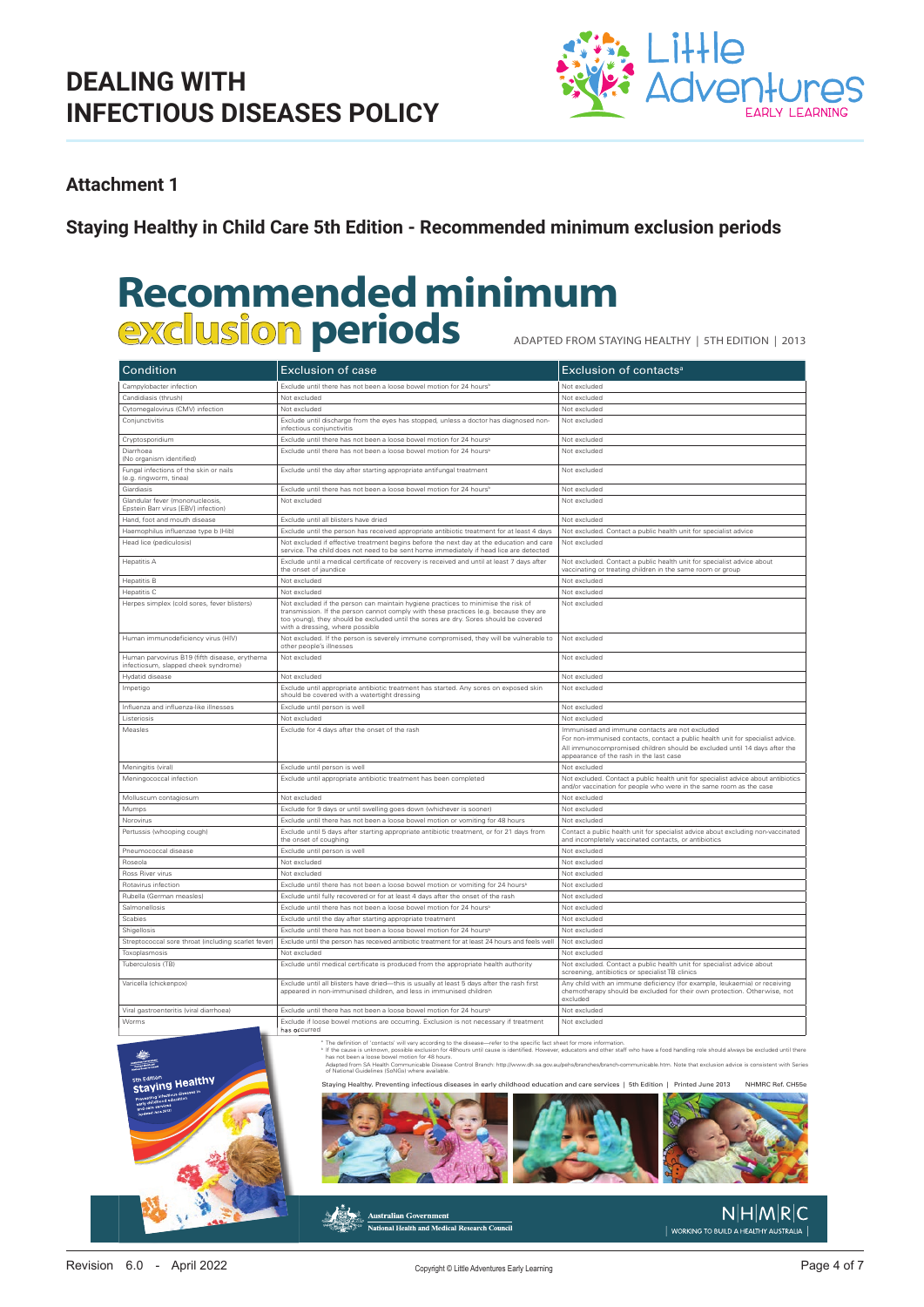

### **Attachment 2**

### **Public Health Act 2010 No 127 – Schedule 2 Notifiable diseases**

| Acute rheumatic fever                                                                                                                                                        | Middle East respiratory syndrome coronavirus                                                                                                                                                                                                          |
|------------------------------------------------------------------------------------------------------------------------------------------------------------------------------|-------------------------------------------------------------------------------------------------------------------------------------------------------------------------------------------------------------------------------------------------------|
| Acute viral hepatitis                                                                                                                                                        | Novel Coronavirus 2019                                                                                                                                                                                                                                |
| Adverse event following immunisation                                                                                                                                         | Paratyphoid                                                                                                                                                                                                                                           |
| Avian influenza in humans                                                                                                                                                    | Pertussis (whooping cough)                                                                                                                                                                                                                            |
| <b>Botulism</b>                                                                                                                                                              | Phenylketonuria in a child under the age of one year                                                                                                                                                                                                  |
| Cancer                                                                                                                                                                       | Plague                                                                                                                                                                                                                                                |
| Cholera                                                                                                                                                                      | Poliomyelitis                                                                                                                                                                                                                                         |
| Congenital malformation<br>(as described in the International Statistical<br>Classification of Diseases and Related Health<br>Problems) in a child under the age of one year | Pregnancy with a child having a congenital<br>malformation<br>(as described in the International Statistical<br>Classification of Diseases and Related Health<br>Problems), cystic fibrosis, hypothyroidism, thalassaemia<br>major or phenylketonuria |
| Creutzfeldt-Jakob disease (CJD) and variant<br>Creutzfeldt-Jakob disease (vCJD)                                                                                              | Rabies                                                                                                                                                                                                                                                |
| Cystic fibrosis in a child under the age of one year                                                                                                                         | Rheumatic heart disease in a person under the age of<br>35 years                                                                                                                                                                                      |
| Diphtheria                                                                                                                                                                   | Severe Acute Respiratory Syndrome                                                                                                                                                                                                                     |
| Foodborne illness in two or more related cases                                                                                                                               | Smallpox                                                                                                                                                                                                                                              |
| Gastroenteritis among people of any age, in an<br>institution (for example, among persons in educational<br>or residential institutions)                                     | Syphilis                                                                                                                                                                                                                                              |
| Haemolytic Uraemic Syndrome                                                                                                                                                  | <b>Tetanus</b>                                                                                                                                                                                                                                        |
| Haemophilus influenzae type b                                                                                                                                                | Thalassaemia major in a child under the age of one year                                                                                                                                                                                               |
| Hypothyroidism in a child under the age of one year                                                                                                                          | Tuberculosis                                                                                                                                                                                                                                          |
| Legionnaires' disease                                                                                                                                                        | <b>Typhoid</b>                                                                                                                                                                                                                                        |
| Leprosy                                                                                                                                                                      | Typhus (epidemic)                                                                                                                                                                                                                                     |
| Lyssavirus                                                                                                                                                                   | Viral haemorrhagic fevers                                                                                                                                                                                                                             |
| Measles                                                                                                                                                                      | Yellow fever                                                                                                                                                                                                                                          |
| Meningococcal disease                                                                                                                                                        |                                                                                                                                                                                                                                                       |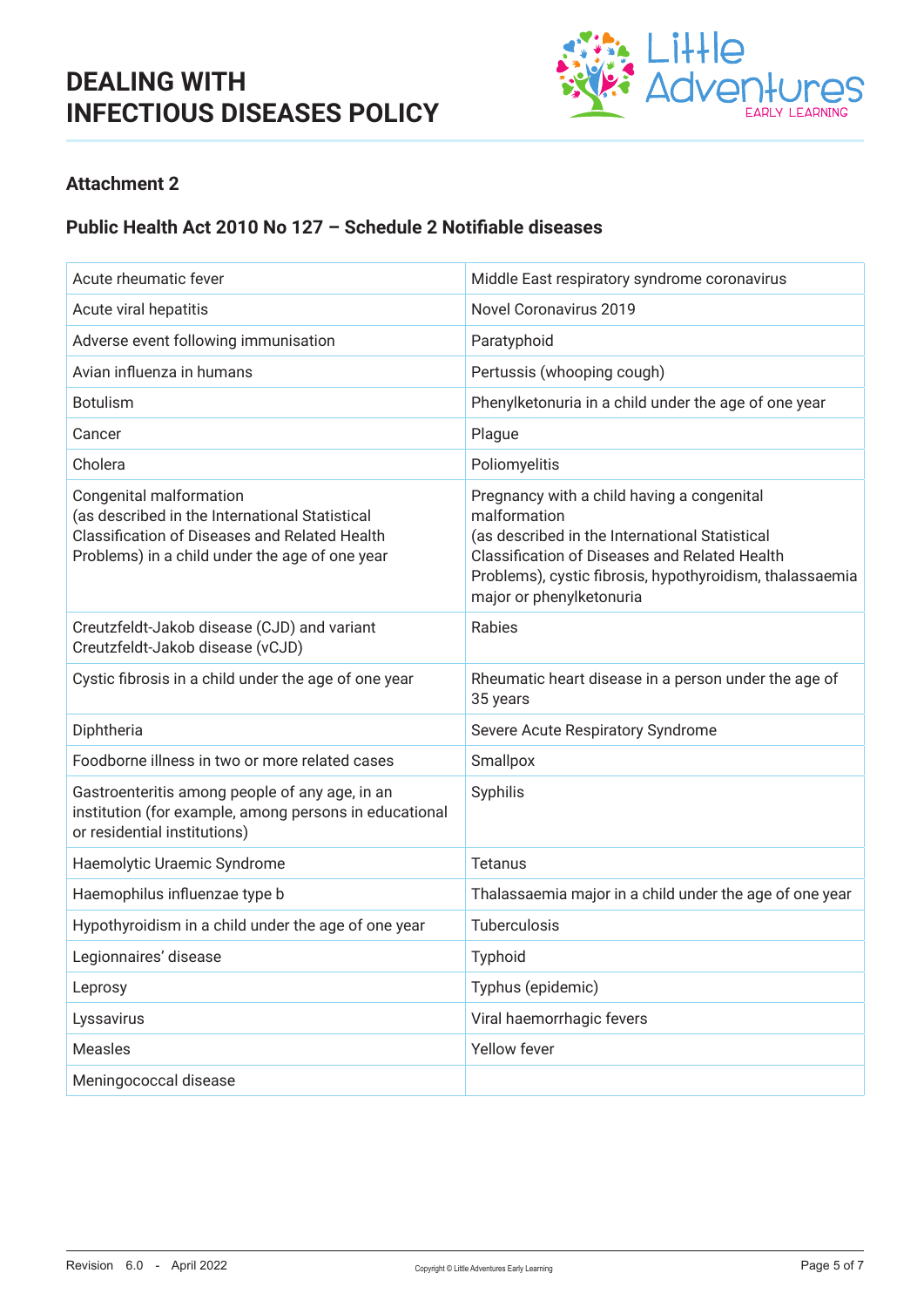

### **Attachment 3**

### **Local Public Health Unit Contact Details**

#### **Port Macquarie Public Health Unit (Mid North Coast and Northern NSW LHD)**

PO Box 126, Port Macquarie, 2444

Phone: (02) 6589 2120

Fax: (02) 6589 2390 (secure line)

#### **After hours**

- Phone: 0439 882 752 Infectious Disease or
- Phone: 0428 882 805 Environmental Health